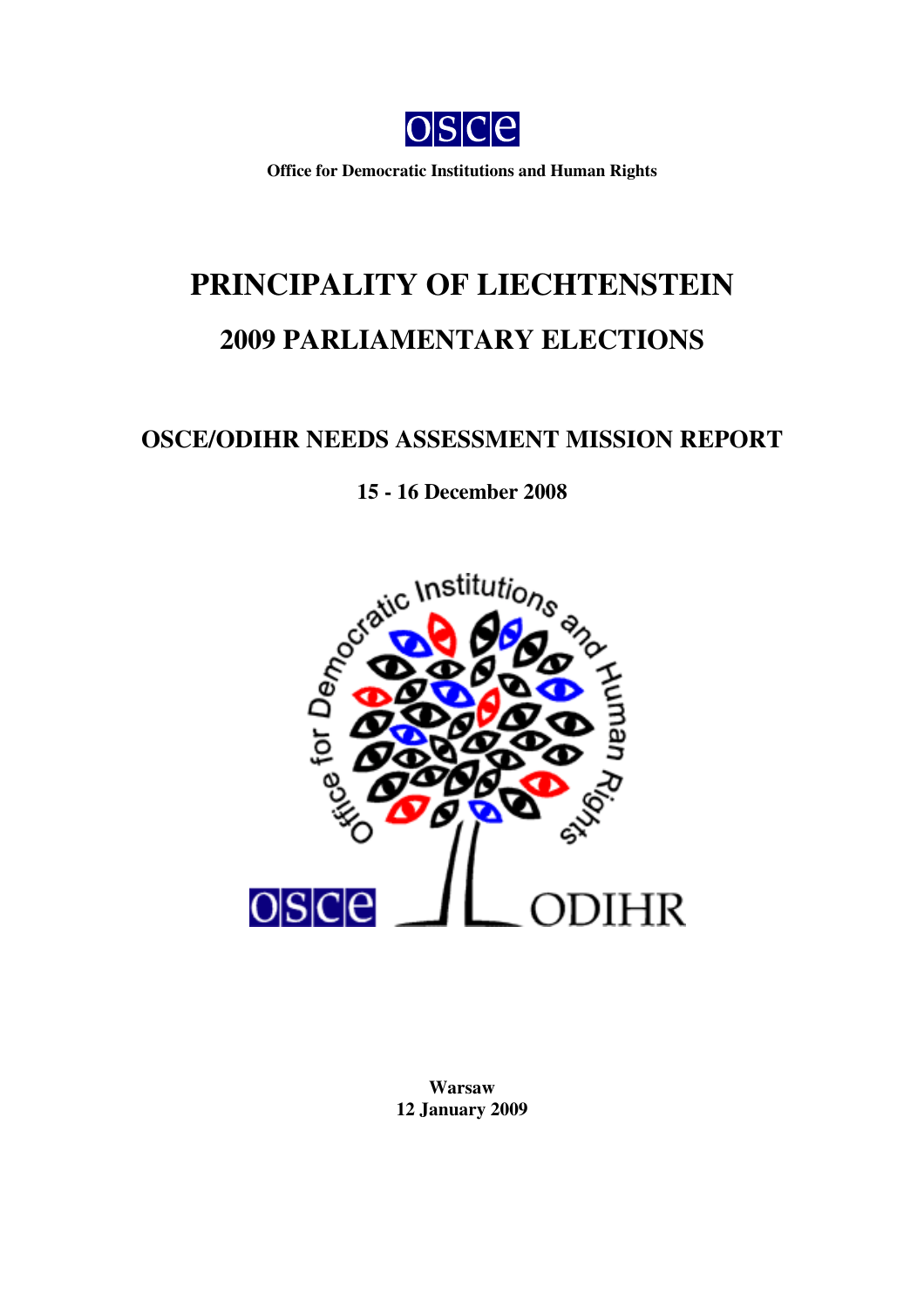# **TABLE OF CONTENTS**

| $\mathbf{I}$ . |  |  |
|----------------|--|--|
| $\Pi$ .        |  |  |
| III.           |  |  |
| $\mathbf{A}$   |  |  |
| В.             |  |  |
| $\mathbb{C}$   |  |  |
| D.             |  |  |
| E.             |  |  |
| $\mathbf{F}$ . |  |  |
| G.             |  |  |
| H.             |  |  |
| IV.            |  |  |
|                |  |  |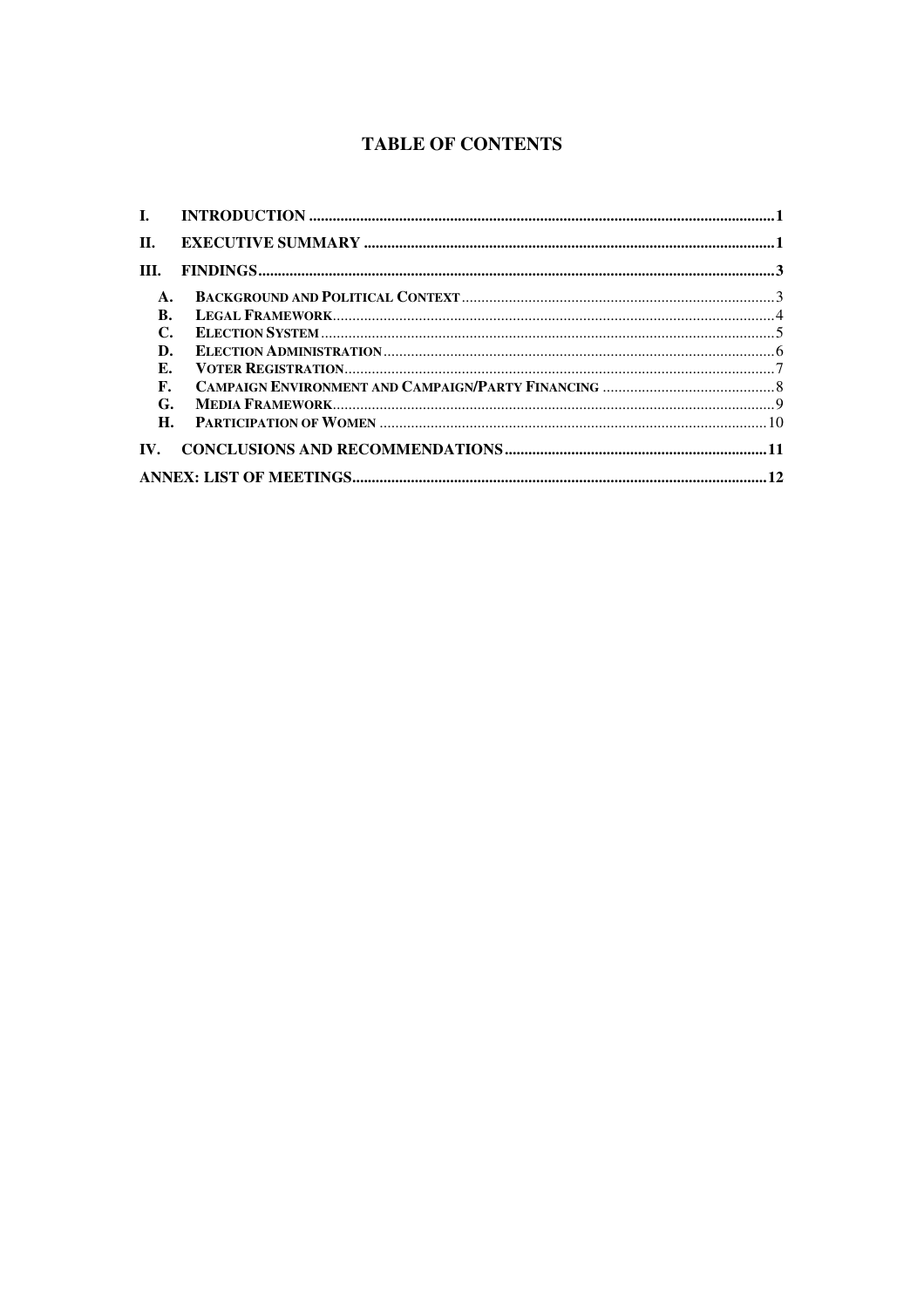#### **PRINCIPALITY OF LIECHTENSTEIN 2009 PARLIAMENTARY ELECTIONS**

#### **OSCE/ODIHR Needs Assessment Mission Report**

# **I. INTRODUCTION**

Following an invitation from the Permanent Mission of the Principality of Liechtenstein to the Office for Democratic Institutions and Human Rights (ODIHR) of the Organisation for Security and Co-operation in Europe (OSCE) to observe the parliamentary elections scheduled for 6 and 8 February 2009, the OSCE Office for Democratic Institutions and Human Rights (ODIHR) undertook a Needs Assessment Mission (NAM) to Vaduz on 15 - 16 December 2008. The OSCE/ODIHR NAM was composed of Mr. Jonathan Stonestreet, OSCE/ODIHR Senior Election Adviser, and Ms. Tatyana Bogussevich, OSCE/ODIHR Election Adviser.

The purpose of the OSCE/ODIHR NAM was to assess the pre-electoral environment and the preparations for the parliamentary elections, and to make recommendations regarding any possible election observation activity with regard to these elections. The OSCE/ODIHR NAM met with representatives of the Government Chancellery, Ministry of Home Affairs, Office for Foreign Affairs, election commissions, State Court, municipal councils, political parties, media and civil society. A full list of meetings is included as an annex.

The OSCE/ODIHR would like to express its appreciation to the Government Chancellery of the Principality of Liechtenstein for its assistance and co-operation in organizing the OSCE/ODIHR NAM. The OSCE/ODIHR would also like to thank the representatives of other State institutions, representatives of political parties, media and civil society who took the time to meet with the OSCE/ODIHR NAM.

# **II. EXECUTIVE SUMMARY**

The Principality of Liechtenstein is a constitutional monarchy. The Reigning Prince shares power with the people, who exercise their power through a directly elected unicameral Parliament (*Landtag*) and a government appointed by the Prince at the proposal of the Parliament. The 6 and 8 February 2009 parliamentary elections 1 were called by the Government on 18 November 2008 to elect the 25 members of the Parliament. Deputies are elected from two multi-mandate constituencies under a proportional representation system. In addition, deputy members will be elected for electoral groups that obtain seats in the Parliament.

The system and conduct of elections are regulated by the Constitution, the Act on the Exercise of Political and Civil Rights in National Affairs (Civil Rights Act), as well as by legally binding instructions issued by the Government. Interlocutors generally considered the legal framework as an adequate basis for the conduct of democratic elections, but some issues raised included the equality of the vote in the two constituencies, the voting rights of prisoners and detainees, the relatively high 8 per cent threshold for

<sup>&</sup>lt;sup>1</sup> Voting on two days is an established practice aimed at ensuring greater voter participation.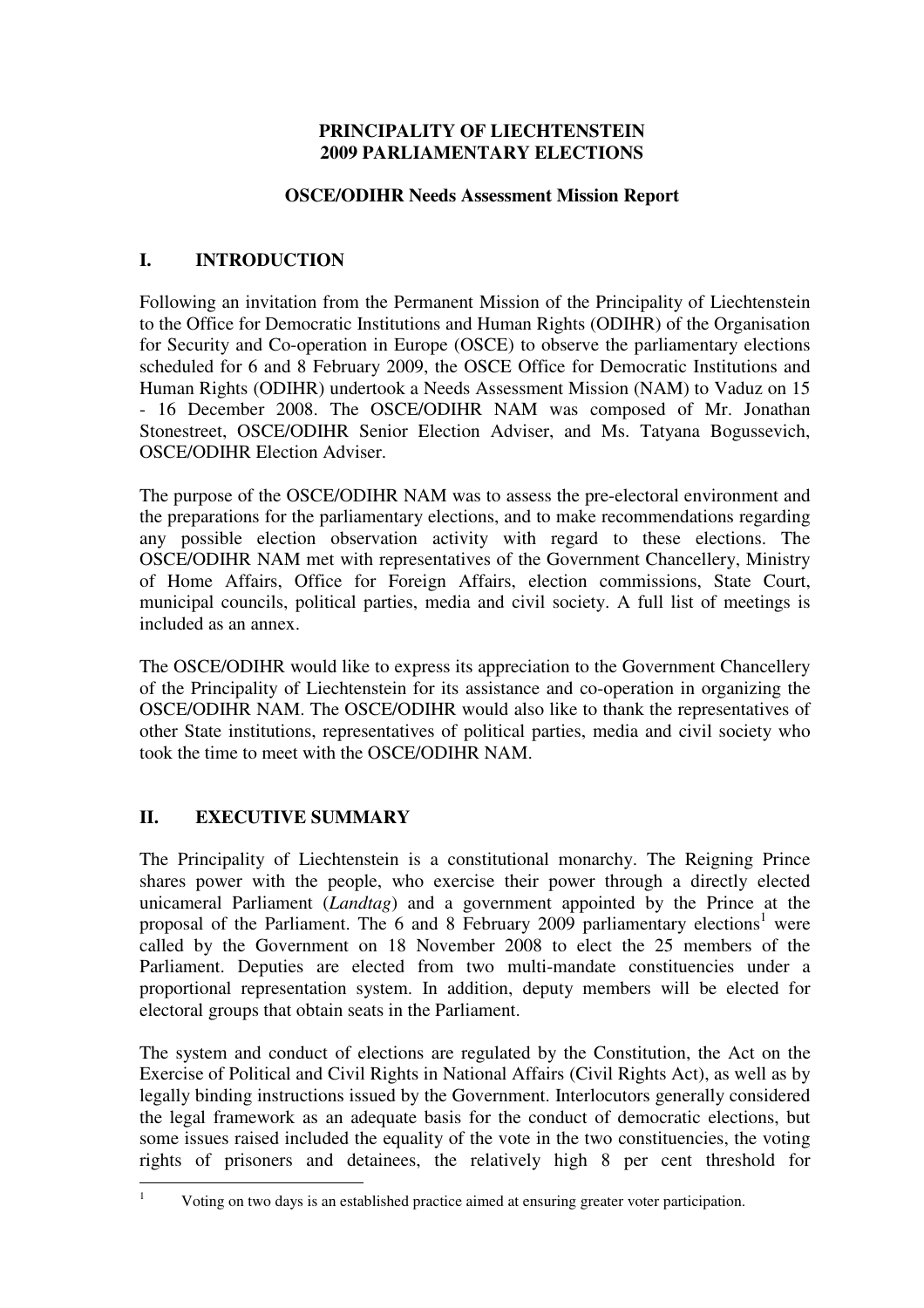representation in Parliament, and campaign and political party financing provisions. In addition, the rights of international and domestic election observers, currently ensured through a government instruction, are not regulated by legislation.

The Government is the main body responsible for the overall conduct of the parliamentary elections. Eleven Commune Election Commissions (CECs) administer the voting and counting processes at polling station level on the two days of election. Two Main Election Commissions (MECs) at the constituency level conduct the tabulation of results. Election commissions are permanent bodies whose members are nominated by political parties in proportion to the number of seats held in the Parliament. Votes are counted at both levels of election administration to ensure accuracy.

Citizens of Liechtenstein over 18 years of age and residing in the country for at least one month before an election have active and passive voting rights. Citizens residing abroad cannot vote, except for those temporarily abroad. A total of 18,857 voters are included in voters lists prepared by commune councils.

The right to nominate candidates is granted to electoral groups comprising at least 30 supporters. A total of 62 candidates from three electoral groups, the Progressive Citizen's Party (*Fortschrittliche Bürgerpartei in Liechtenstein*; PCP), the Patriotic Union (*Vaterländische Union;* PU) and Free List (*Freie Liste;* FL), will contest the upcoming elections. In addition to parliamentary candidates, the parties have also announced their respective candidates for the Government. Traditionally, the political parties' proposed candidates for Government positions are a major element of the election campaign. The parties have already launched their campaigns, the conduct and funding of which are not regulated by the election legislation.

Voters may vote in person or by mail, with postal voting being a widely used option since its introduction in 2004. Voters can cast ballots only upon submission of a personal voting card mailed in advance by commune councils. For each constituency, each electoral group has its own ballot showing its candidate list. To make his/her choice, the voter selects a ballot of one electoral group and either casts it unchanged or may delete names of candidates and/or add the names of candidates from lists of other electoral groups.

The media landscape is limited due to the small size of the population. Two daily newspapers, *Liechtensteiner Volksblatt* and *Liechtensteiner Vaterland,* which are considered to be closely affiliated with the PCP and PU respectively, are the primary sources of electoral information. Both newspapers receive considerable state subsidies under eligibility criteria challenged by the FL as not promoting balanced reporting.

There is also a state-owned radio station, *Radio Liechtenstein,* and a small state television channel, *Landeskanal.* In the run-up to the election, *Radio Liechtenstein* and *Landeskanal* will organize debates and interviews with candidates to the Parliament and the Government. The FL complained to the Government about unequal opportunities with regard to participation in debates organized by *Landeskanal* among candidates for the post of the Head of the Government.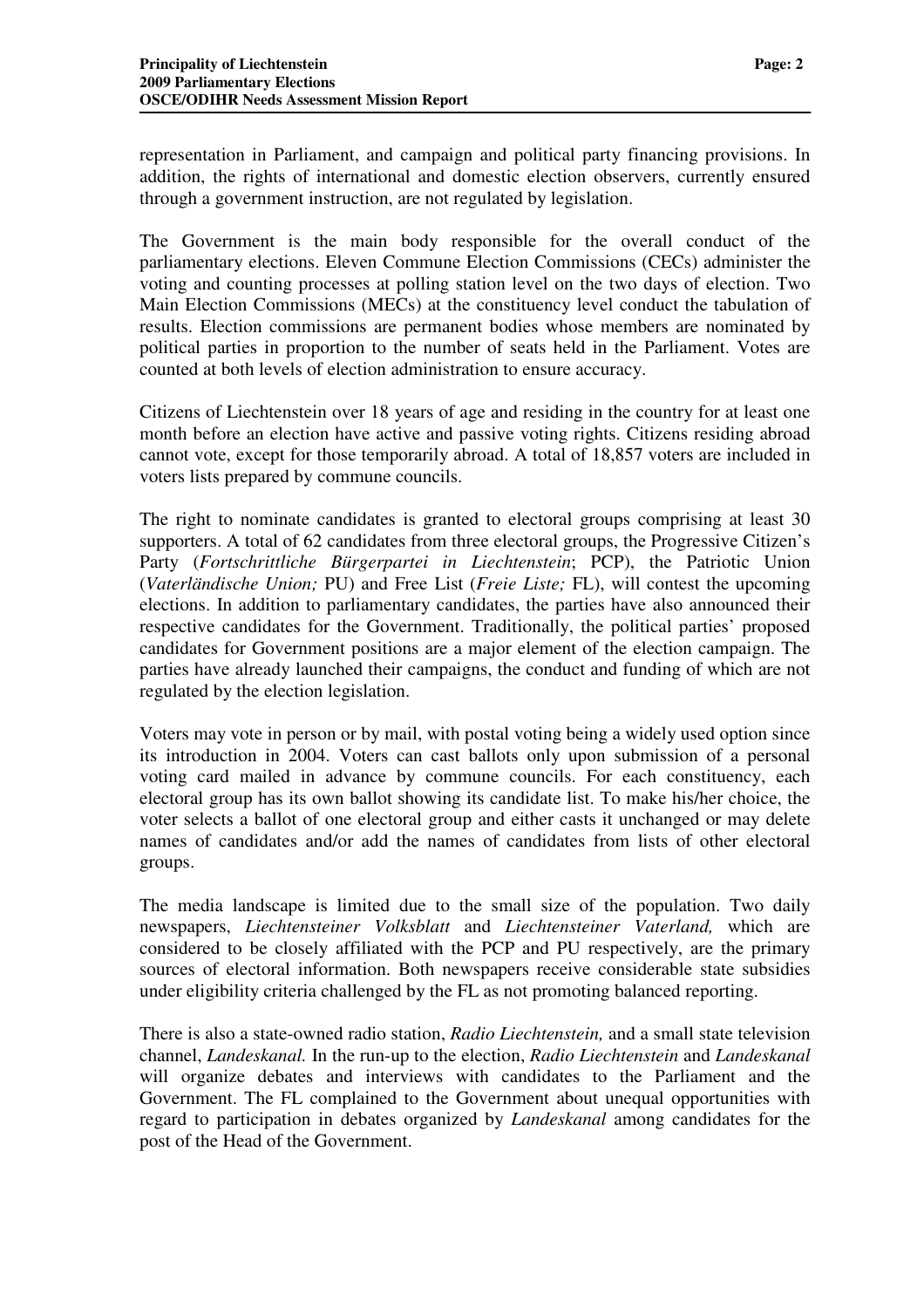Women were granted the right to vote only in 1984, and despite some efforts to enhance their participation, women remain underrepresented in public life. There are 19 women among the candidates. Some of the interlocutors indicated that additional measures could be used to facilitate the increased participation of women in future elections.

While some issues were raised which could indicate potential for improvements in the legal framework, the OSCE/ODIHR NAM noted the confidence of political parties in the overall integrity of the electoral process. The OSCE/ODIHR NAM recommends that no OSCE/ODIHR election observation activity be undertaken in connection with 6 and 8 February 2009 parliamentary elections. The OSCE/ODIHR also encourages the authorities of Liechtenstein to consider the issues raised by interlocutors in discussions with the OSCE/ODIHR NAM and offers its assistance upon request.

# **III. FINDINGS**

#### **A. BACKGROUND AND POLITICAL CONTEXT**

According to Article 2 of the Constitution, the Principality of Liechtenstein is a constitutional, hereditary monarchy on a democratic and parliamentary basis. The Constitution provides for power sharing between the Reigning Prince (hereafter the Prince) and the people.

The Prince, H.S.H. Hans Adam II, is the Head of the State and is vested with extensive powers. The day-to-day management of the Principality is carried out by the Hereditary Prince, H.S.H. Prince Alois. Following controversial amendments to the Constitution<sup>2</sup> in 2003, initiated by the Prince and subsequently supported by 64 per cent of voters in a referendum, the Prince has the authority to appoint and dismiss the Government, dissolve Parliament, appoint judges and sanction all laws. Succession to the throne is regulated by the Law on the Princely House, which can be amended only by the Princely House itself.

The people of Liechtenstein have considerable direct democracy rights and can launch popular initiatives and to initiate referenda to amend laws and the Constitution, to submit a motion of no confidence in the Prince, to abolish the monarchy, to convene the Parliament, and to elect judges in cases of disagreement between the Parliament and the Prince. Depending on the issue, between 1,000 and 1,500 citizens, or in some instances 3 to 4 communes, can launch an initiative or initiate a referendum. The Prince has the right to veto most of the acts of popular votes, however, he does not play any role in the parliamentary election process.

Executive power is vested in the Government, a collegial body consisting of a Head of the Government and four ministers. The Government is appointed by the Prince on the proposal of the Parliament and with its concurrence. The Head of the Government appointed by the Prince represents the majority party in the Parliament, currently the

<sup>2</sup> The Venice Commission of the Council of Europe (CoE) criticised the proposed changes as granting the Prince extraordinary discretionary powers in the legislative and executive fields without any democratic control or judicial review. *See* Opinion on the Amendments to the Constitution of Liechtenstein proposed by the Princely House of Liechtenstein, adopted by the Venice Commission on 13-14 December, 2002; *www.venice.coe.int.*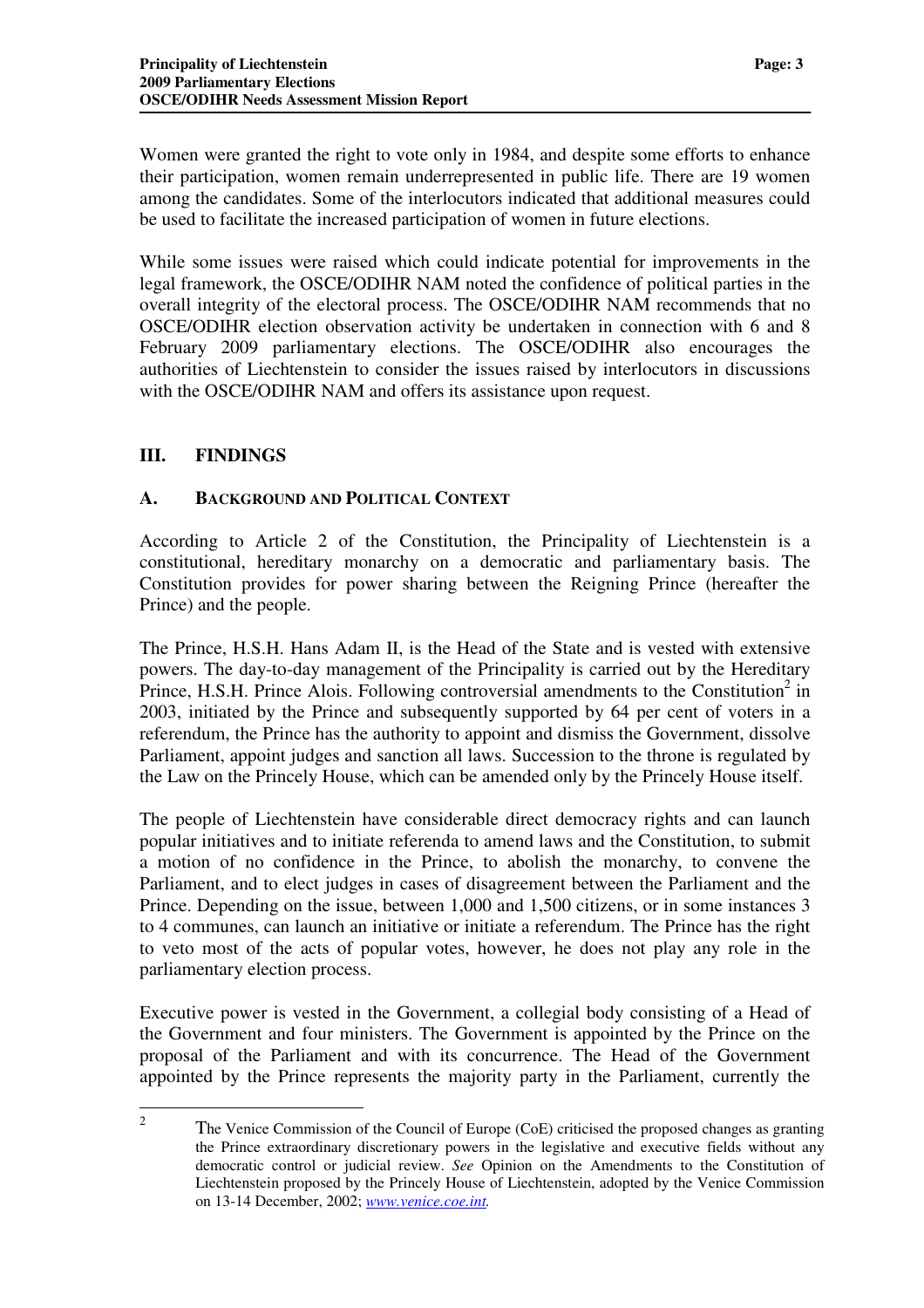PCP, with the Deputy Head usually coming from the second largest party, currently the PU.

Legislative power is exercised by the Parliament elected by popular vote for a four-year term. Members of Parliament serve on a part-time basis. The 2003 amendments to the Constitution, particularly the introduction of a veto right of the Prince on any legislation, as well as the withdrawal of the right of control of Parliament over the activities of the Prince, reduced the powers of the Parliament. Following the 2005 elections, 12 seats in the Parliament are held by the PCP, 10 by the PU and 3 by the FL.

The political landscape of Liechtenstein over the last half-century has been dominated by two centre-right political parties, the PCP and the PU. With no significant ideological differences between the programs of the two parties, voter support is strongly linked to the personalities of their leaders. Since 1930's, the PCP and the PU have been working in coalition, with only a few instances in which one party obtained an absolute majority. The centre-left FL appeared on the political scene in 1985 and identifies itself as being in opposition to the two large parties. For the first time, the FL has nominated candidates for the next Government.

# **B. LEGAL FRAMEWORK**

The primary legislation setting the framework for the conduct of elections is the Constitution, adopted in 1921 and amended in 2003, and the Civil Rights Act, adopted in 1973 and amended last in 2008. Additional regulations on specific issues such as voting rights, ballot eligibility, handling of postal votes, counting, and publication of results are provided in legally binding instructions adopted by the Government on 16 December 2008. The legislation of secondary relevance includes the laws and acts on media and information, on political party funding, as well as on the judiciary. The interlocutors of the OSCE/ODIHR NAM appeared generally satisfied with the legal framework and considered it an adequate basis for the conduct of democratic elections.

Under the Constitution, complaints relating to elections are considered by the State Court. The Court consists of five judges appointed by the Prince for a term of five years with annual replacement of one of the judges. Direct appeals to the State Court, however, are possible only after the election to contest results for a constituency or the entire country. The Court has authority to invalidate the results if it establishes that irregularities had or could have had significant impact on the result of the election.

The Civil Rights Act provides explicitly only for two types of complaints admissible during the pre-electoral period, namely with regard to voters' lists and candidate support signatures. While decisions of commune councils with regard to voters' lists are appealable to the Government, then to the Administrative Court and finally to the State Court, decisions of the Government on candidate nominations are non-appealable. The Act does not stipulate whether other types of complaints can be lodged, including those related to candidate registration, equality of campaign conditions, implementation of polling and counting procedures, and the work of election commissions. The President of the State Court noted that electoral complaints were very rare.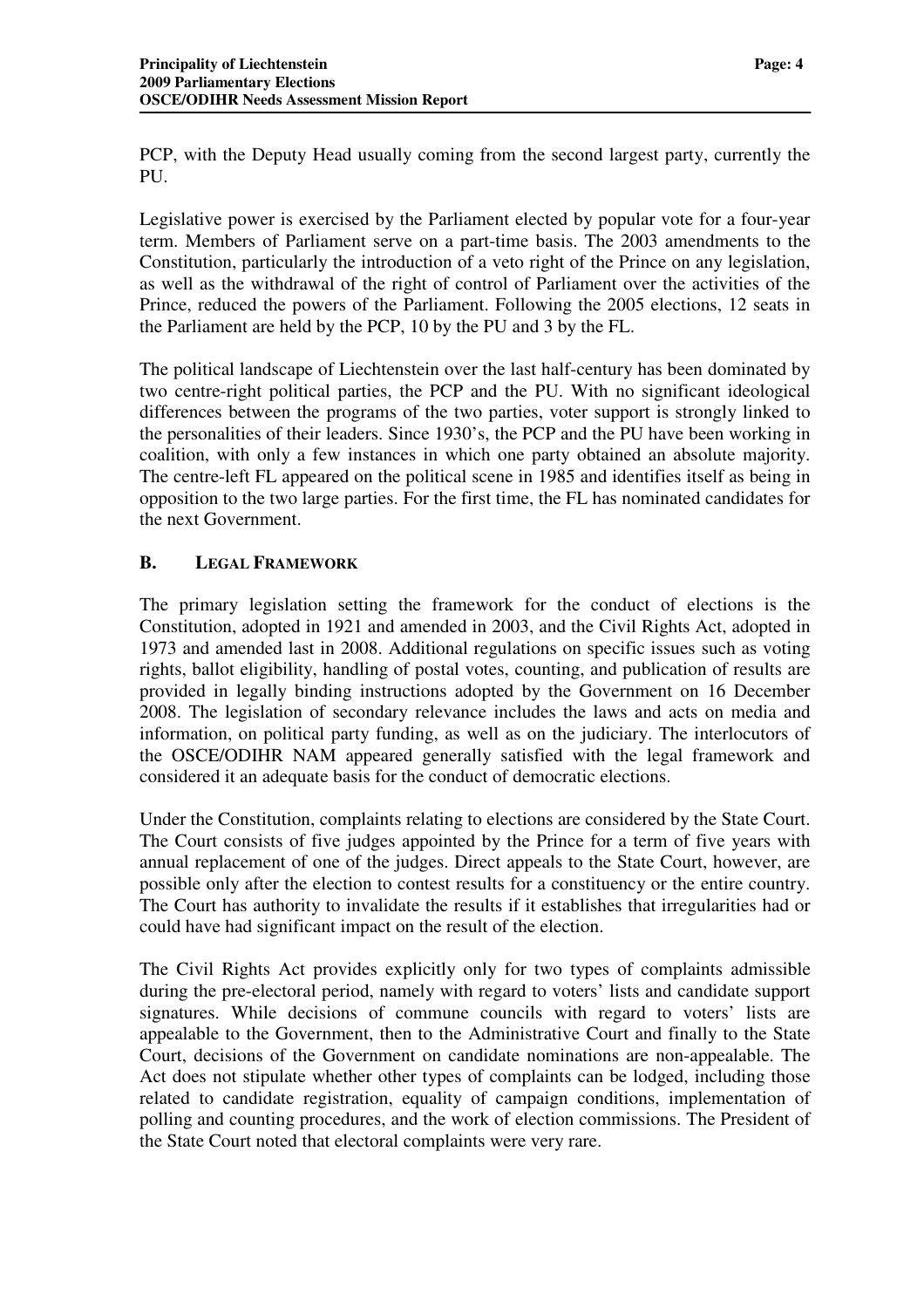The Civil Rights Act does not contain provisions for election observation and is therefore not fully compliant with the 1990 OSCE Copenhagen Document.<sup>3</sup> However, Instruction No. 2 on preparations and voting procedures stipulates that domestic and international observers are allowed to follow the preparations and conduct of elections, as well as counting and tabulation procedures.

#### **C. ELECTION SYSTEM**

The Parliament of Liechtenstein is unicameral and consists of 25 representatives elected through a proportional representation system from two multi-mandate constituencies. The Constitution provides that 15 members of Parliament are to be elected from the Upper Country (*Oberland*) and 10 from the Lower Country (*Unterland*). Voting is by open list, and voters may strike candidates and/or add candidates from other lists (panachage). Mandates are allocated to electoral groups that obtain at least 8 per cent of valid votes countrywide.

The current distribution of seats per constituency was introduced in 1988 and sought to protect the interests of the smaller Lower Country by assigning it more seats than it qualified for in proportion to its population.<sup>4</sup> The OSCE/ODIHR NAM was informed that while there have been repeated discussions about the need for redistribution of seats, no political consensus was found and the status quo was retained. The current distribution of seats challenges the principle of equality in voting power<sup>5</sup>, with fewer votes winning a seat in the Lower Country than in the Upper Country<sup>6</sup>.

The threshold for representation in the Parliament has been another matter of political contention. Set at 18 per cent in the aftermath of the World War II to prevent radical parties from entering the Parliament, the threshold was reduced to 8 per cent in 1973. Discussions about further reduction have not resulted in an agreement. The high threshold has twice excluded the FL from representation, during 1986 and 1989 elections. The current 8 per cent threshold is one of the highest in the OSCE region.<sup>7</sup>

Candidates must be over 18 years of age and reside in the country for at least one month before elections. The right to nominate candidates is granted to electoral groups established by a minimum of 30 supporters of a voting age from the same constituency as

<sup>3</sup> In line with Paragraph 8 of the 1990 Copenhagen Document, the OSCE participating States have committed themselves to invite observers to follow the course of their national election proceedings.

<sup>&</sup>lt;sup>4</sup> As of 30 June 2008, there are 23,030 residents in the Upper Country and 12,416 in the Lower Country, with total country population of 35,446 inclusive of permanent residents of foreign nationalities who have no voting right.

<sup>&</sup>lt;sup>5</sup> The Code of Good Practice in Electoral Matters of the Council of Europe, para I.2.2 point 13, states that "Equality in voting power […] requires constituency boundaries to be drawn in such a way that seats […] are distributed equally among the constituencies, in accordance with a specific apportionment criterion, e.g. the number of residents in the constituency..." It further stipulates in point 15 that "The maximum admissible departure from the distribution criterion … should seldom exceed 10% and never 15%, except in really exceptional circumstances."

<sup>&</sup>lt;sup>6</sup> While the ratio in the Upper Country is one parliamentary seat per 808 registered voters, in the Lower Country, the ratio is one seat per 647 voters.

<sup>7</sup> In its judgment in the case of *Yumak and Sadak v. Turkey* (8 July 2008), the European Court of Human Rights stated that in general an electoral threshold was within the margin of appreciation of a state and that the ten per cent threshold in Turkey did not represent a violation of human rights. The Court nevertheless considered the threshold excessive (www.echr.coe.int).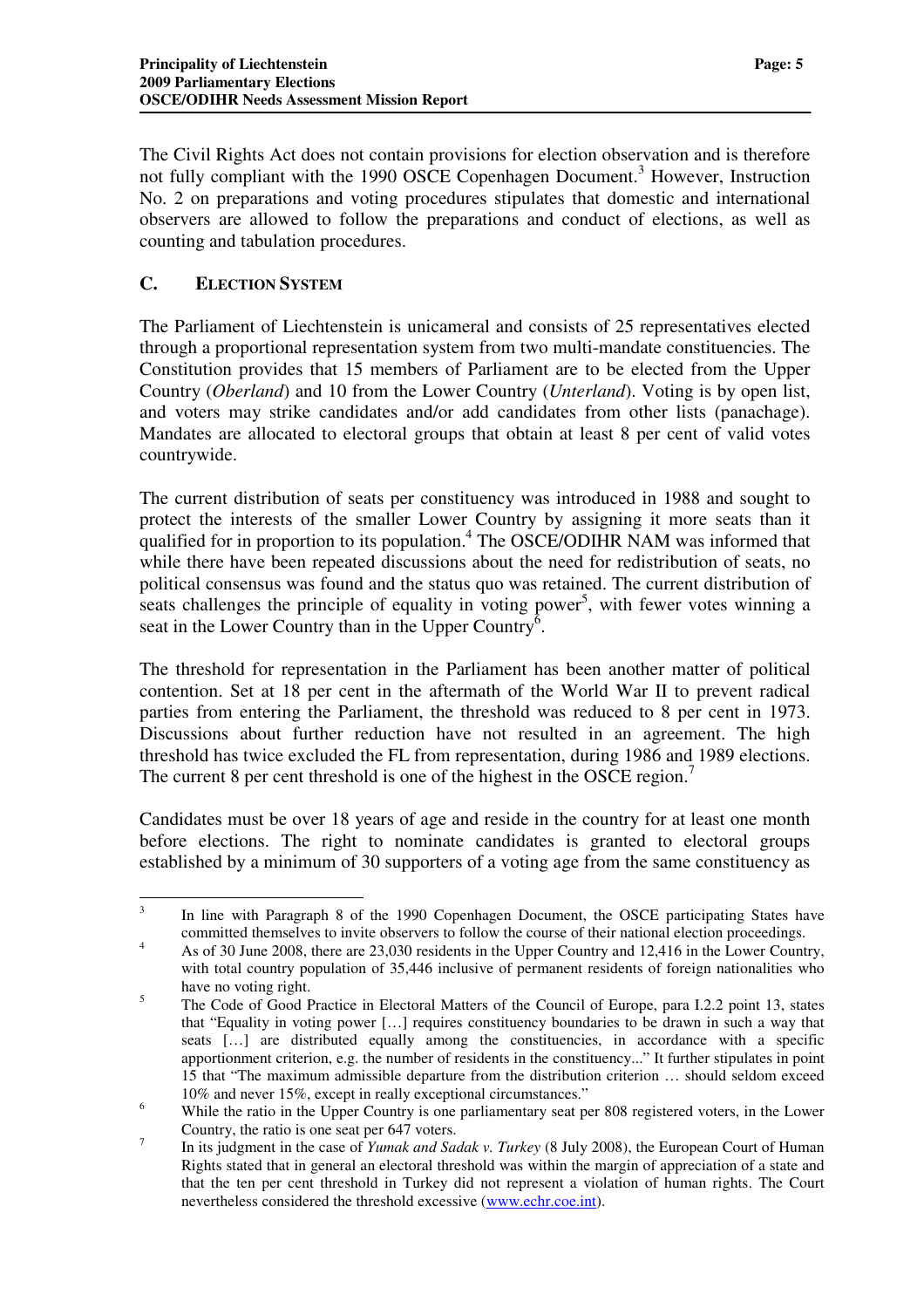the nominated candidates. An electoral group does not have to be a political party, although in practice electoral groups are political parties. The number of nominees on a candidate list may range from one to 15 in the Upper Country and from one to ten in the Lower Country. Each electoral group's list is printed on a separate ballot.

Eligible voters may cast their ballots in person at polling locations from 6 pm till 8 pm on 6 February 2009 and from 10 am until noon on 8 February 2009. They may also vote by mail.

Postal voting was introduced in 2004 and during the 2005 elections some 50 per cent of voters made use of the possibility. Voters wishing to vote by mail can do so up to two weeks before the election without any prior request or explanation using ballots and materials sent to all voters by commune councils. Postal votes must reach the CECs before the beginning of voting and must be accompanied by a signed declaration that the enclosed ballot represents the voter's will. Interlocutors of the OSCE/ODIHR NAM welcomed the possibility of voting by mail and did not express any concerns as regards possible breaches of secrecy.

To mark his/her choice, a voter uses a ballot paper of an electoral group he/she supports and has the right of either casting it as printed or crossing out, adding and/or replacing any candidate(s) with candidate(s) from lists of other electoral groups. The possibility to vote across party lines appears to be well accepted, and the complex voting procedures do not seem to represent a challenge for the voters. The OSCE/ODIHR NAM was informed that the number of invalid ballots is usually low<sup>8</sup>.

Each ballot gives votes both to the electoral group as a whole and to each candidate written on the ballot and not deleted. For each electoral group passing the threshold, candidates are ranked by constituency in the order of the number of votes they have received. Mandates are allocated among electoral groups using the Droop quota with largest remainder.<sup>9</sup> The mandates allocated to each electoral group are assigned to those candidates receiving the most votes. Each group is also entitled to have one deputy member per each three regular members of Parliament, but at least one deputy member in case it receives less than three mandates. The non-elected candidates who receive the most votes are declared deputy members.

#### **D. ELECTION ADMINISTRATION**

The Government of Liechtenstein holds the primary decision-making authority in the conduct of elections, with the Ministry of Home Affairs serving as the main election focal point and the Government Chancellery tasked with organization. The Government is responsible *inter alia* for calling elections, issuance of instructions to election

<sup>8</sup> During the 2005 elections, 1.5 per cent of ballots were invalid. 9

First, votes cast for electoral groups that did not overcome 8 per cent threshold countrywide are deducted from the total number of valid votes. The number of remaining valid votes is then divided by the number of mandates in a constituency plus one and the result of the division is rounded up in all cases to a whole number. The result is the Droop quota. To determine the number of seats gained by each electoral group, the number of votes gained by a group in a constituency is divided by the Droop quota. Any remaining unassigned mandates are allocated to parties with the largest remainder(s).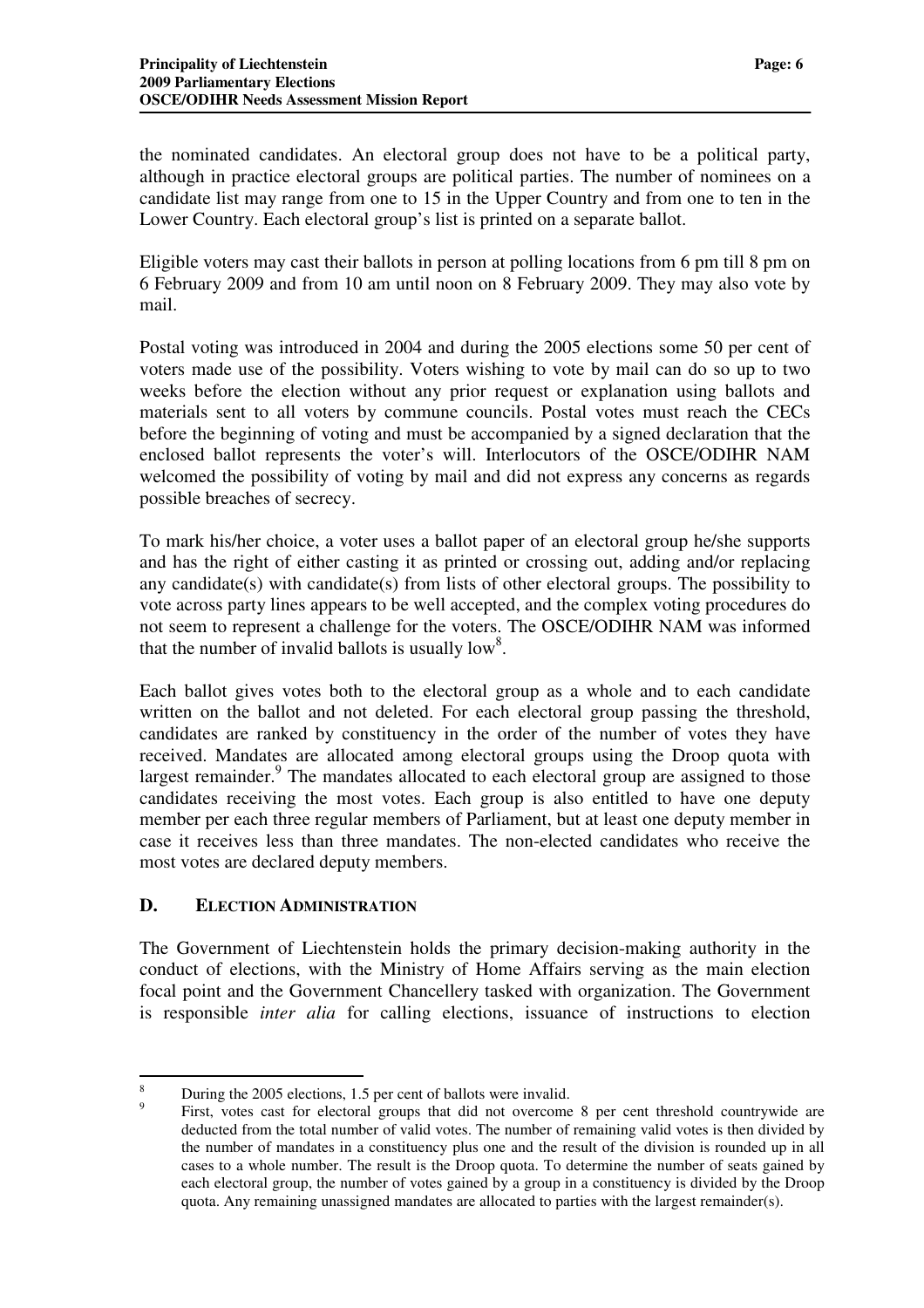commissions, printing and distribution of voting materials, confirmation of candidate nominations, allocation of mandates, and consideration of certain types of complaints.

Administration of elections is carried out by a two-tier structure, including two Main Election Commissions in each of the two constituencies and 11 Commune Election Commissions. Members of election commissions are nominated by electoral groups proportionally to their representation in the Parliament, although all electoral groups participating in an election are entitled to be represented on each commission.

The CECs are permanent bodies elected by respective commune councils for the term of four years. CECs are chaired by the heads of respective commune councils and consist of 6 members and 3 substitutes. On voting days, CECs serve as polling station commissions and are responsible for the conduct of voting, counting and transfer of results to the MECs. During counting, apart from regular members, the CECs are supported by counting assistants appointed by commune councils, mostly mirroring electoral group representation in commissions.

MECs are also permanent bodies appointed by the Government for the term of four year and consist of a maximum of 11 members and 6 substitutes. The duties of MECs are effectively those of re-counting ballots to verify the results submitted by CECs, as well as of correcting any mistakes that have been found. Result protocols are established at both levels with the aid of a software programme "*Wahlen Proporz*".

A wide range of activities in the pre-electoral period are carried out by commune councils, including the preparation of voters' lists, distribution of voting materials, preliminary review of candidate lists for candidate eligibility, and the verification of candidate list support signatures.

In the run-up to the 2009 election, the Government and an outsourced IT company will provide training to commission members on election procedures and the use of the software during count and tabulation. Voter education will mostly be carried out through mailing of instructions on voting procedures, as well as information in media.

All official bodies involved in the preparation and conduct of elections appear to enjoy the confidence of political parties and voters.

#### **E. VOTER REGISTRATION**

Citizens of the country over 18 years of age and residing in the Principality for at least one month before an election are entitled to vote. The right can be exercised only at the place of permanent residence. Liechtenstein nationals studying or on a short visit abroad retain their voting right and can request that voting materials be mailed to them by commune councils<sup>10</sup>. Foreign citizens, making up some 30 per cent of the population, are not eligible to vote. Individuals under guardianship, detainees and prisoners<sup>11</sup> are

<sup>10</sup> Instruction No.1 on the right to vote considers specific circumstances related to the determination of residence and retention or withdrawal of the right to vote.

<sup>11</sup> In *Hirst v. United Kingdom (No. 2)* the Grand Chamber of the ECHR held that a blanket restriction on the voting rights of prisoners, "irrespective of the length of their sentence and … of the nature or gravity of their offence …", was a violation of Article 3 of Protocol 1 to the ECHR.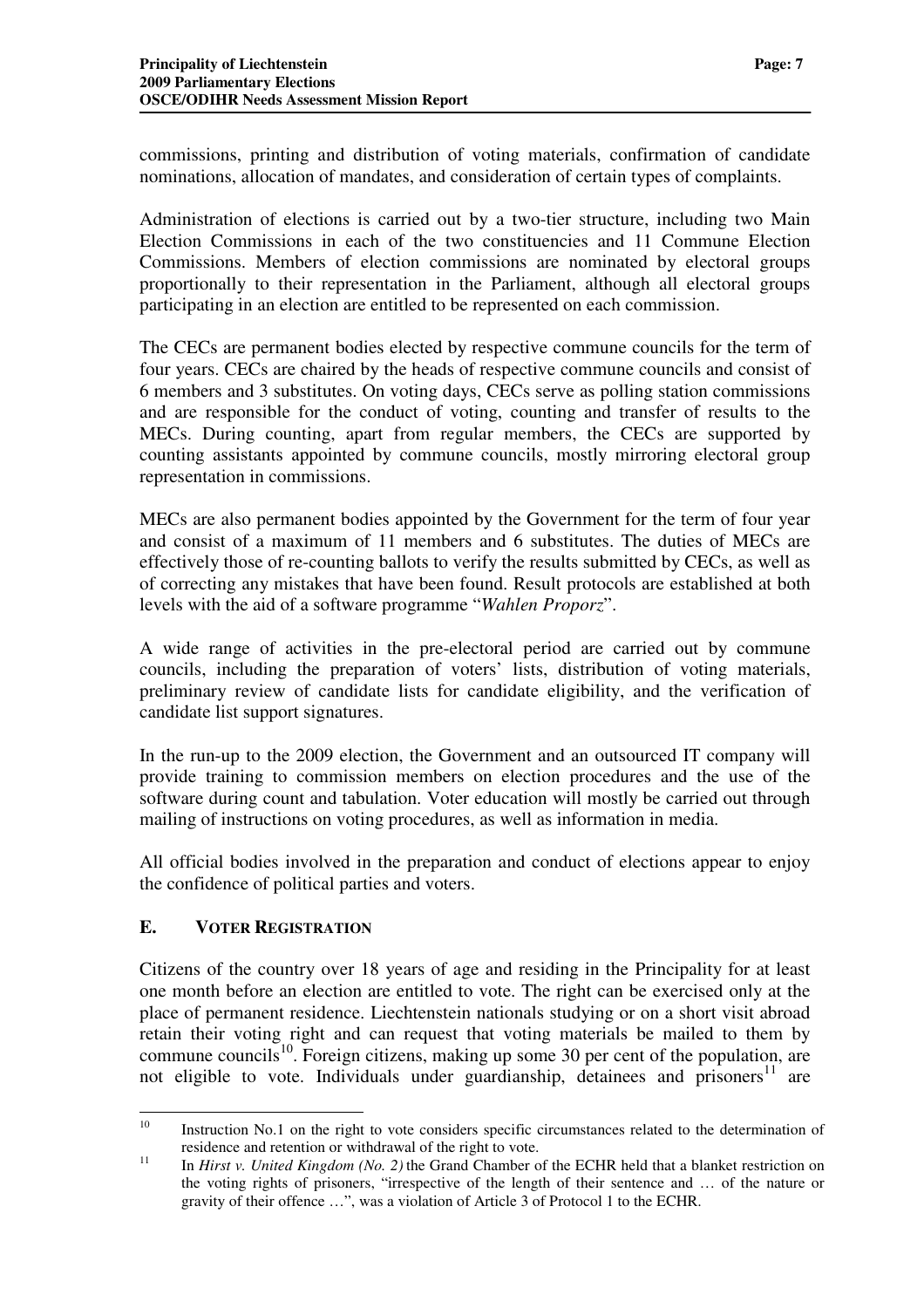disenfranchised. As of November 2008, 18,857 voters were eligible to cast ballots in the upcoming elections.

Voters' lists in Liechtenstein are based on the information extracted by commune councils from the permanent electronic population register. The lists are displayed for public scrutiny for 3 days not later than three weeks before an election. During this period appeals can be lodged with commune councils with regard to undue inclusion or exclusion of eligible voters. Election-day registration is not permitted.

Casting of ballots both in person and by mail is conditional on the submission of a personal voting card mailed to all registered voters by commune councils not less than two weeks before an election. Voting cards contain personal details of a voter, address, place of registration, as well as the voter's identification number and a barcode. The barcode is scanned at the polling station, which updates the electronic voter register to indicate that the voter has cast a ballot. This procedure serves as a guarantee against multiple voting.

The voter turnout is traditionally high and reached 86.5 per cent in the 2005 parliamentary elections. Under the Civil Rights Act, voting is a civic duty. Until 2004, administrative fines could be imposed for failure to vote.

#### **F. CAMPAIGN ENVIRONMENT AND CAMPAIGN/PARTY FINANCING**

The upcoming elections were called by the Government on 18 November 2008. Electoral groups had two weeks to nominate candidates, and total of 62 candidates from PCP, PU and FL have been registered by the Government. Candidate lists have been published in the print media and internet. In addition to parliamentary candidates, all three parties put forward candidates for the Government. The candidates for Government are a prominent factor in the campaign, with interlocutors stating that a large number of voters base their decision on these nominees rather than on party platforms or issues.

The election legislation of Liechtenstein does not contain any provisions on the conduct of the pre-electoral campaign. No electoral 'silence period' is envisaged. Political parties informed the OSCE/ODIHR NAM that they had already launched their campaigns, and had printed banners and electoral programs, which were to be delivered to every household.

Campaign funding is also left unregulated. Electoral groups are not limited in their campaign spending, sources of funding and types of expenditures, and are not bound by account disclosure obligations. Political parties informed the OSCE/ODIHR NAM that in practice their campaign expenditures are reported to the Government in the framework of annual financial reports obligatory for political parties receiving state funding<sup>12</sup>.

Under the Law on Contributions to Political Parties and based on the results of the 2005 elections, all three political parties have been receiving state funding comprising a fixed amount for representation in the Parliament and a further amount proportional to the number of votes gained. Interlocutors, however, noted that the required financial

 $12$  Upon request of the Government, an independent audit of financial reports submitted by political parties may be carried out.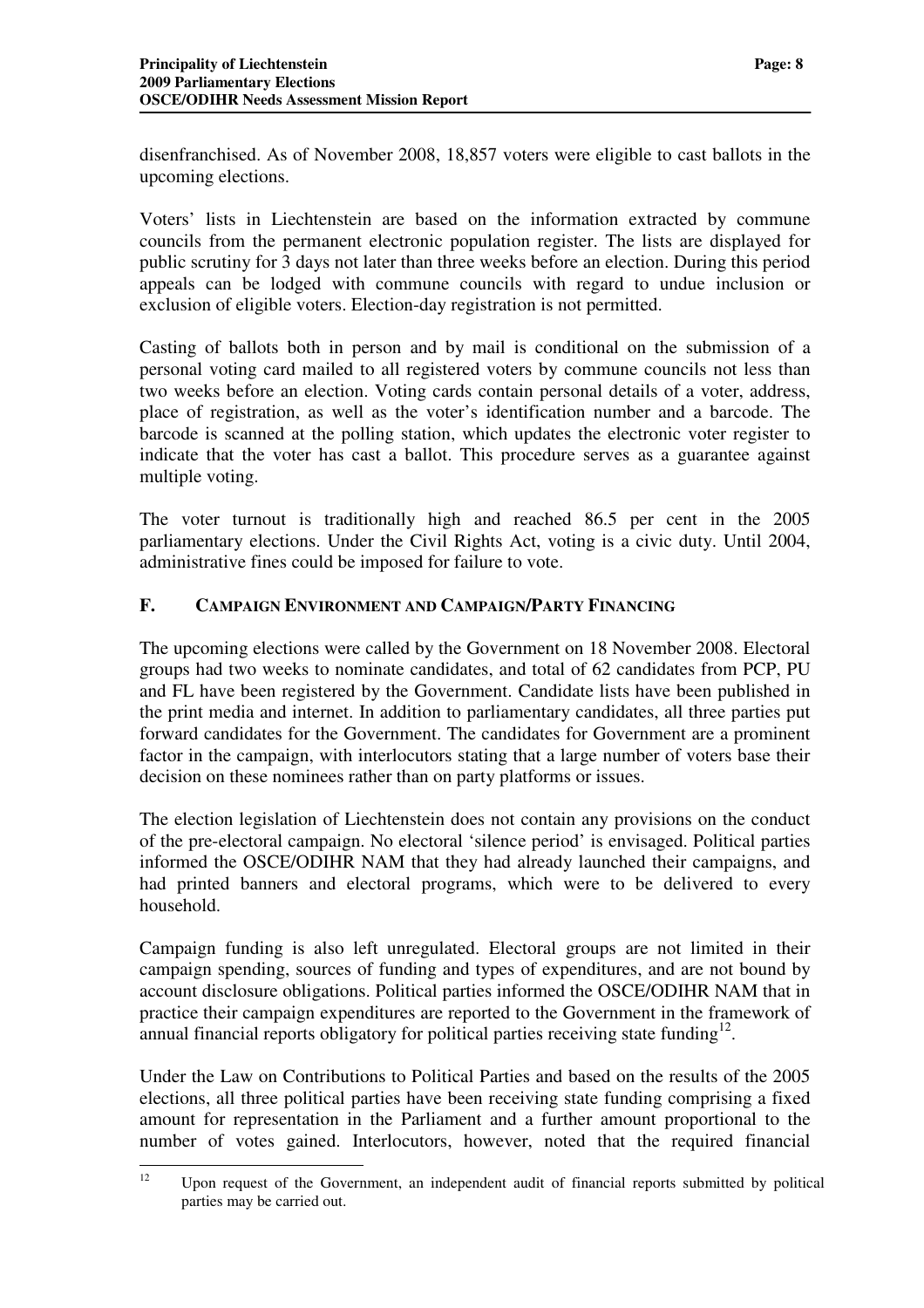reporting does not provide for transparency of accounts. The OSCE/ODIHR NAM was informed of a practice of establishing external foundations, which are not bound by financial disclosure obligations, which receive donations and in turn donate to a party.

## **G. MEDIA FRAMEWORK**

The media landscape in Liechtenstein is limited due to the small size of the population. Two daily newspapers, *Liechtensteiner Volksblatt* and *Liechtensteiner Vaterland*, together reach some 85 per cent of country's population and are widely relied on for information on Liechtenstein political life. Both newspapers are considered to be closely affiliated with the two major political parties, the PCP and the PU. A smaller monthly journal *FL Info* is put out by the Free List.

In the broadcasting sector, the state-owned *Radio Liechtenstein* operates under public service obligations and is required to ensure objectivity, impartiality, accuracy and diversity in its programs. *Landeskanal* is a small television channel working primarily in tele-text format and covering major state events. It is accessible to anyone on request for broadcasting information of national relevance.

The freedom of media and expression are guaranteed by the Constitution. Detailed regulations pertaining to the media are contained in the Information Law (1999), the Information Regulation (1999), the Broadcasting Law (2003), the Media Law (2005) and the Law on Funding of the Media (2006). The Parliament-elected Media Commission is authorised to oversee the implementation of the legislation by the media, to issue recommendations and instructions, as well as to make warnings and to impose fines in cases of non-compliance.

With the exception of a clause applicable specifically to *Landeskanal* (see below), the legislation does not contain any specific guidelines on media conduct during elections, including requirements for equitable treatment of election contestants. Some interlocutors of the OSCE/ODIHR NAM expressed their concerns that absence of such requirements resulted in skewed reporting and unequal coverage, particularly in the press.

Under the Law on Funding of the Media, in the interests of preserving the diversity of opinions and enhancing the editorial quality, the Government grants considerable direct or indirect subsidies<sup>13</sup> to print media meeting the eligibility criteria.<sup>14</sup> While the possibility is generally open to all publications, currently only *Liechtensteiner Vaterland* and *Liechtensteiner Volksblatt* are subsidised.

Interlocutors of the OSCE/ODIHR NAM in general deemed state support of print media a positive feature, stating that newspapers would otherwise not be viable in such a small market. However, some challenged the eligibility criteria, arguing that they neither

<sup>&</sup>lt;sup>13</sup> Direct subsidies are lump sum annual payments for the general subsistence of a media outlet. Indirect subsidies are meant to cover specific costs incurred by media outlets on distribution/airing or on training of journalists. Both types of subsidies are paid retroactively.

<sup>&</sup>lt;sup>14</sup> To qualify for funding, a media outlet needs to provide regular news and analytic coverage on major policy issues and events in Liechtenstein of interest to a wider public, to provide significant input to shaping public opinion, to have at least one full time employee and to print at least 10 issues per year. Decisions on the eligibility for funding are taken by the Media Commission.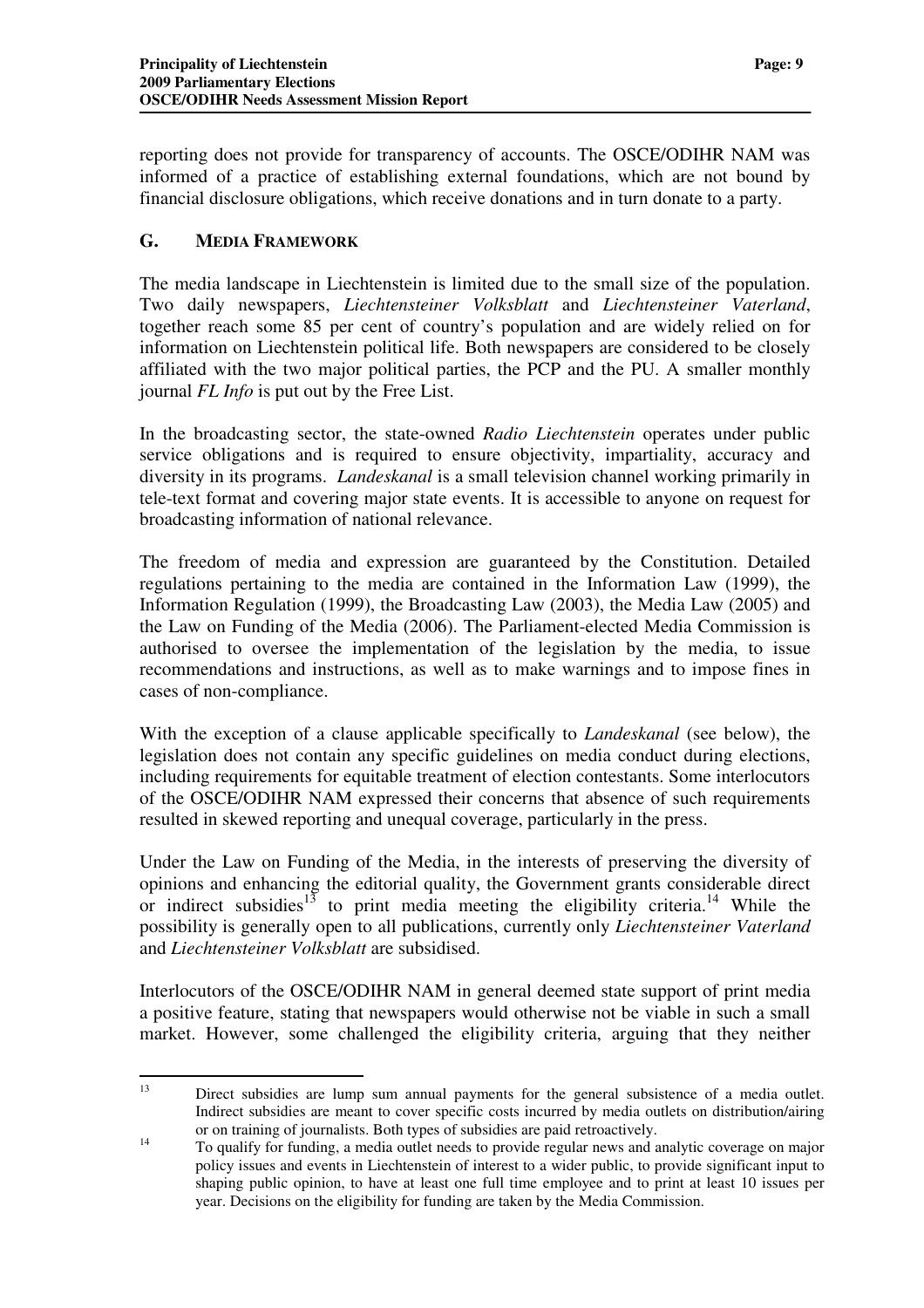promote balanced reporting, nor encourage diversity of opinion. As the two newspapers receiving subsidies are not legally bound to provide impartial reporting and both visibly support two political parties, it was suggested that media subsidies in effect constitute a form of state funding for political parties.

In the run-up to the election, *Landeskanal* will hold two debates, one among parliamentary candidates and another among candidates for the Head of the Government. *Radio Liechtenstein* plans to air a number of election-related programs, including debates and interviews.

The representatives of the Free List informed the OSCE/ODIHR NAM of a complaint they lodged with the Government with regard to the exclusion of the party from debates that will be organized by *Landeskanal* among candidates for the Head of the Government. Responding to FL's complaint, the Head of the current Government, Mr. Otmar Hasler, stated that the party was excluded for the reason that it did not put forward a candidate for the post of the Head of the Government, but only regular Government candidates. He noted in addition that the two other parties refused to debate with the FL in this format. The FL argued the approach was unfair and that it violated the provisions of the Information Law obliging state bodies to provide balanced information to the population, and provisions of the Information Regulation obliging *Landeskanal* to ensure representation of all electoral groups in election-related broadcasts. The FL informed the OSCE/ODIHR NAM that it considered seeking legal redress should no agreement be reached with the Government.

In the view of the Free List, the overall media environment is not equitable and contributes to a campaign environment that is at times not fair.

#### **H. PARTICIPATION OF WOMEN**

Women's rights were enshrined in the country's legislation relatively recently. Equality of men and women was recognized by the Constitution in 1992 and was further underscored by the adoption of legislation on gender equality in 1999. Liechtenstein ratified the Convention on the Elimination of All Forms of Discrimination against Women in 1996.

The right to vote was granted to women only in 1984. The Government has since been undertaking efforts at promoting women's participation in political processes, including through organisation of specialized courses. The interlocutors of the OSCE/ODIHR NAM, however, agreed that these efforts did not result in considerable increases in women's participation. There are seven women in the current Parliament and four women in the Government. There are four women in the Upper Country MEC and three in the Lower Country MEC.<sup>15</sup>

Political parties stated that they make efforts at including women in candidate lists, with the two major parties stating that it was not easy to identify women willing to stand as candidates.<sup>16</sup> In the forthcoming elections, out of 62 candidates, 19 are women. The interlocutors attributed the low number of female candidates to conservative and

<sup>15</sup> Figures include substitute members of the Parliament, Government and election commissions.

<sup>&</sup>lt;sup>16</sup> The FL has presented the same number of male and female candidates.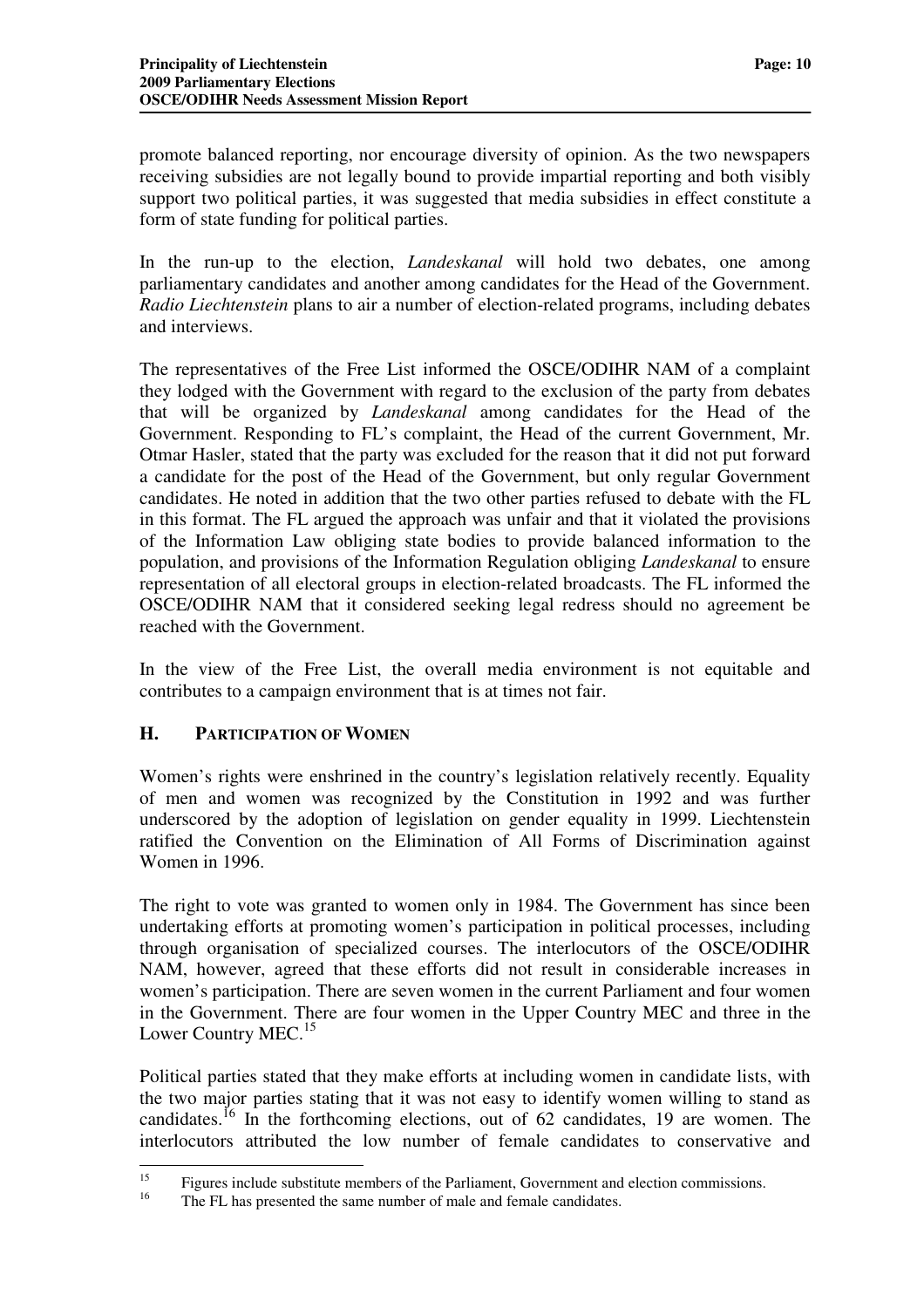patriarchal views in the society, reluctance of women to add parliamentary duties to those at permanent employment and home, as well as reluctance to face possible defeat.

All OSCE/ODIHR NAM interlocutors stated an interest in enhancing women's participation, and some suggested that additional legal measures could be used to facilitate their participation in future elections. However, most interlocutors noted that formal quotas for gender representation would be unlikely to receive broad support.

## **IV. CONCLUSIONS AND RECOMMENDATIONS**

While some issues were raised which could indicate potential for improvements in the legal framework, the OSCE/ODIHR NAM noted the confidence of political parties in the overall integrity of the electoral process. The OSCE/ODIHR NAM recommends that no OSCE/ODIHR election observation activity be undertaken in connection with 6 and 8 February 2009 parliamentary elections. The OSCE/ODIHR also encourages the authorities of Liechtenstein to consider the issues raised by interlocutors in discussions with the OSCE/ODIHR NAM and offers its assistance upon request.